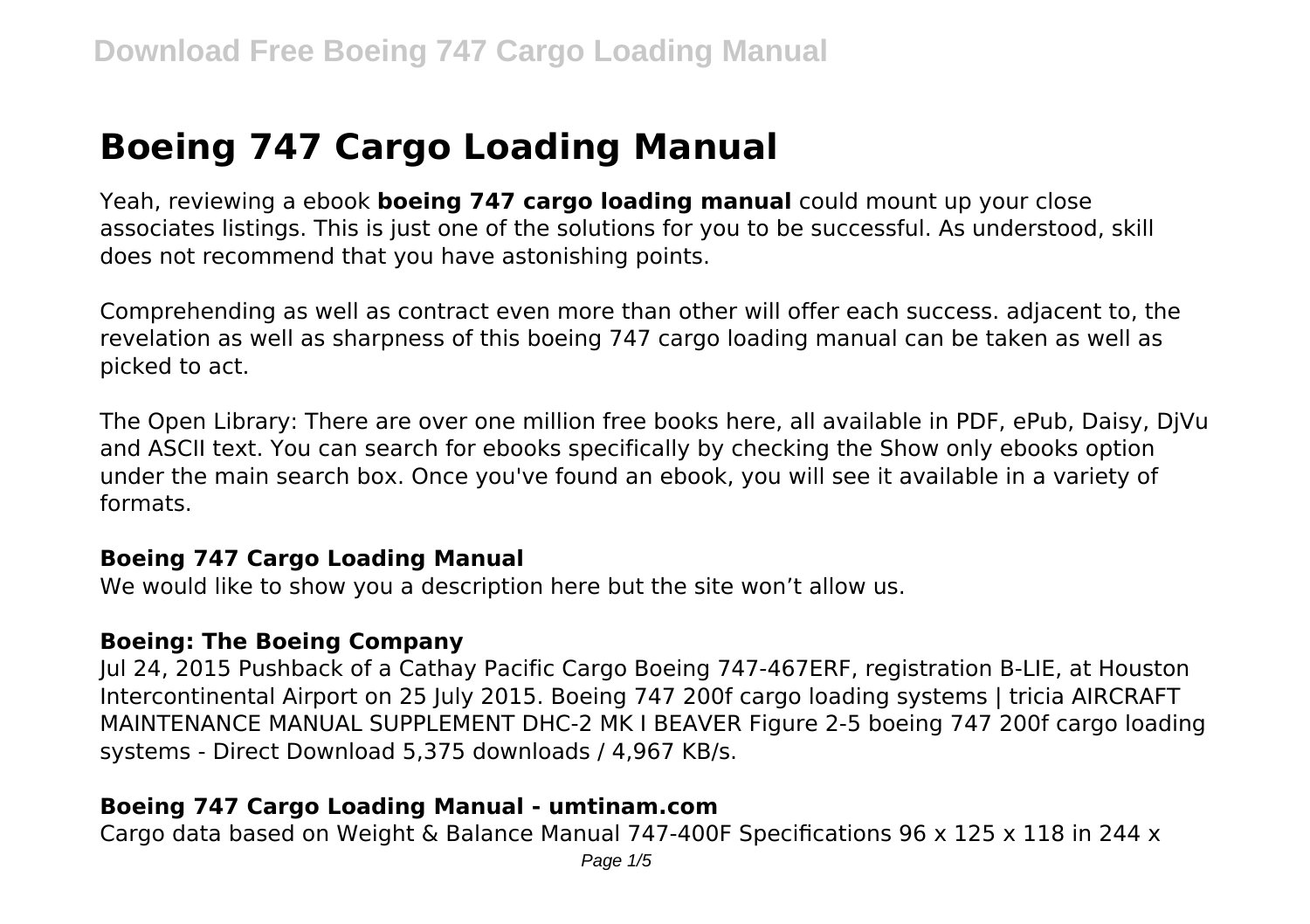317.5 x 300 cm Weight Tare (approx) (lb/kg) Max External Dimensions L x W x H (in/cm) Specifications for Selected ULDs ULD Common Designation Internal Cubic Capacity (ft3/m3) Maximum Gross Weight (lb/kg) 750 ft3 21.2 m3 14,491 lb 6,800 kg 816 lb 370 kg ...

# **DIMENSIONS AND KEY DATA 747-400F Specifications**

Boeing 747 Cargo Loading Manual This is likewise one of the factors by obtaining the soft documents of this boeing 747 cargo loading manual by online. You might not require more era to spend to go to the books creation as skillfully as search for them. In some cases, you likewise pull off not discover the pronouncement boeing 747 cargo loading ...

# **Boeing 747 Cargo Loading Manual - auto.joebuhlig.com**

PMDG 747-400 - AOM DO NOT DUPLICATE Revision – 10JUN05 Manual Updates Version 1.0 This manual is issued in its original format with all information being deemed current and accurate at the time of publication. If updates are issued for this manual, update information will be

### **PMDG 747-400**

Boeing 747-400/-400ER Freighters Cargo Configuration Cargo volume increase relative to 747-200/-300: Three pallets in nose section versus twoŠ534-ft3 (15.2-m3) increase Additional 10-ft (3.1-m) high positionsŠ240-ft3 (2.8-m3) increase Main deck cargo arrangements (30) 96- x 125-in pallet positions

# **Boeing 747-100/-200/-300/-400 Freighters General Arrangement**

747: 747-8 Ground Wireless System (215 KB) Brochure-November 2009 : 747-8 / 747-8F (8.2 MB) D6-58326-3: B: December 2012 : 400/400ER (11.8 MB) D6-58326-1: D: Minor update, May 2011 : 100/200/300/SP (12 MB) D6-58326: E: Minor update, May 2011: 757 (7.6 MB) (all versions) D6-58327: F: Minor update, May 2011: 767 (7.8 MB) (all versions) D6-58328 ...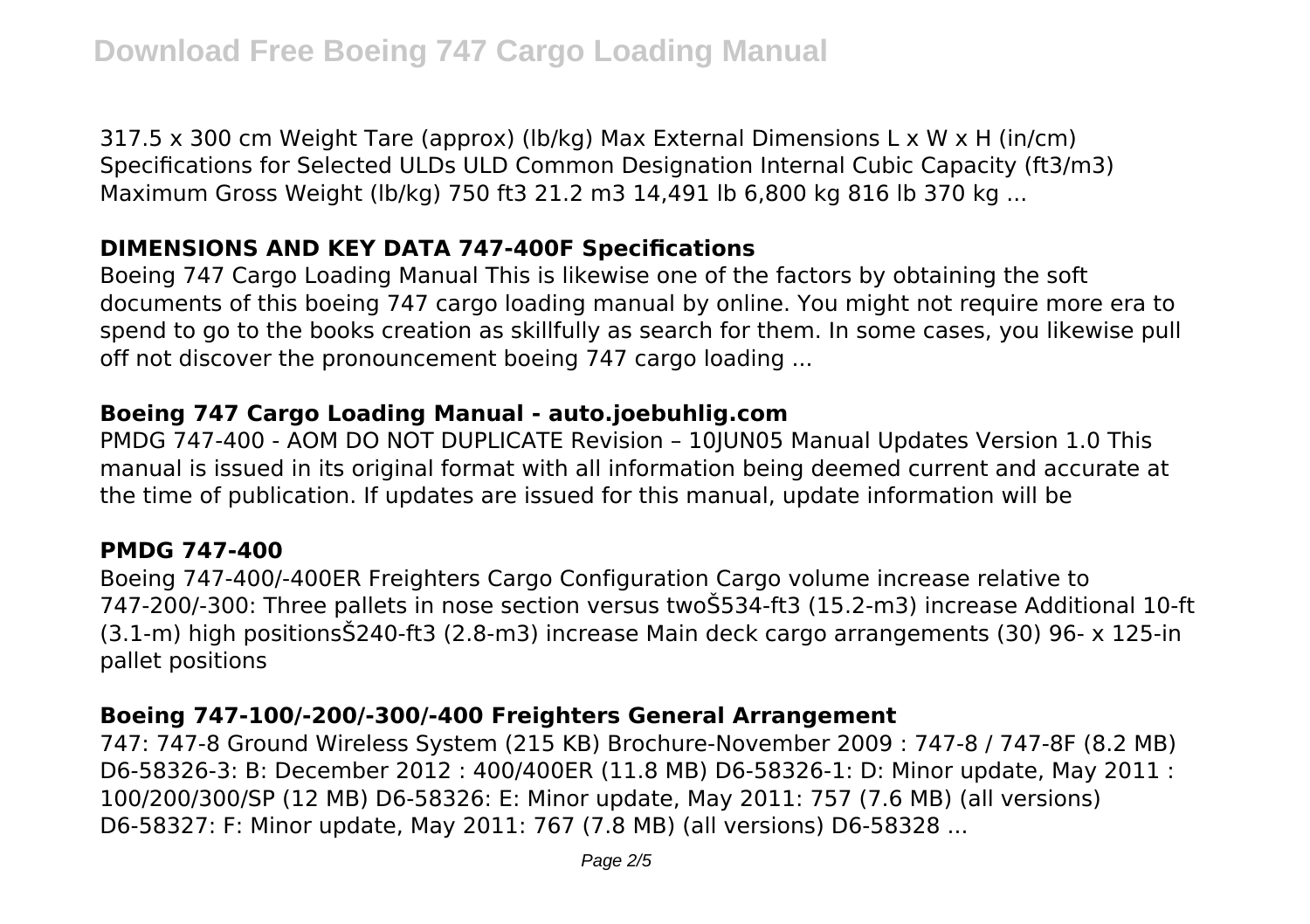## **Boeing: Airport Compatibility - Airplane Characteristics ...**

Load planners will allocate cargo compartment floor space to load rucksacks aboard the aircraft. The standard planning passengers/baggage weight for contingency operations is 400 lbs. per passenger. This includes passengers (210 lbs. each), baggage and combat gear (190 lbs. each) (Figure V-23). 10.

## **Aircraft Load Planning and Documentation, Part III, Appendix V**

Metric. Imperial. Maximum take-off weight. 396 900 kg. 875 000 lbs. Maximum revenue payload. 113 000 kg. 249 000 lbs Dimensions. Wing span. 64,40 m. 211 ft. Height

### **747-400F Specifications - Cargolux**

From the high-volume 747-8F and long-range 777 Freighter, to the new 737-800BCF, the Boeing Freighter Family delivers unparalleled options to match capacity and capability needs, all with superior economics. That's a better way to fly.

#### **Boeing: Freighters**

747-8F Specifications. See 747-400F Specifications. Characteristics. Metric. Imperial. Maximum takeoff weight. 449 056 kg. 990 000 lbs. Maximum revenue payload. 134 000 kg. ... Main Deck Side Cargo Door ...

#### **747-8F Specifications - Cargolux**

I took this video back when I first started working at cargo operations on the South Air Cargo ramp at Chicago's O'Hare International Airport ( KORD / ORD ),...

### **Nippon Cargo Airlines Boeing 747-8KZF - Main Deck Onload ...**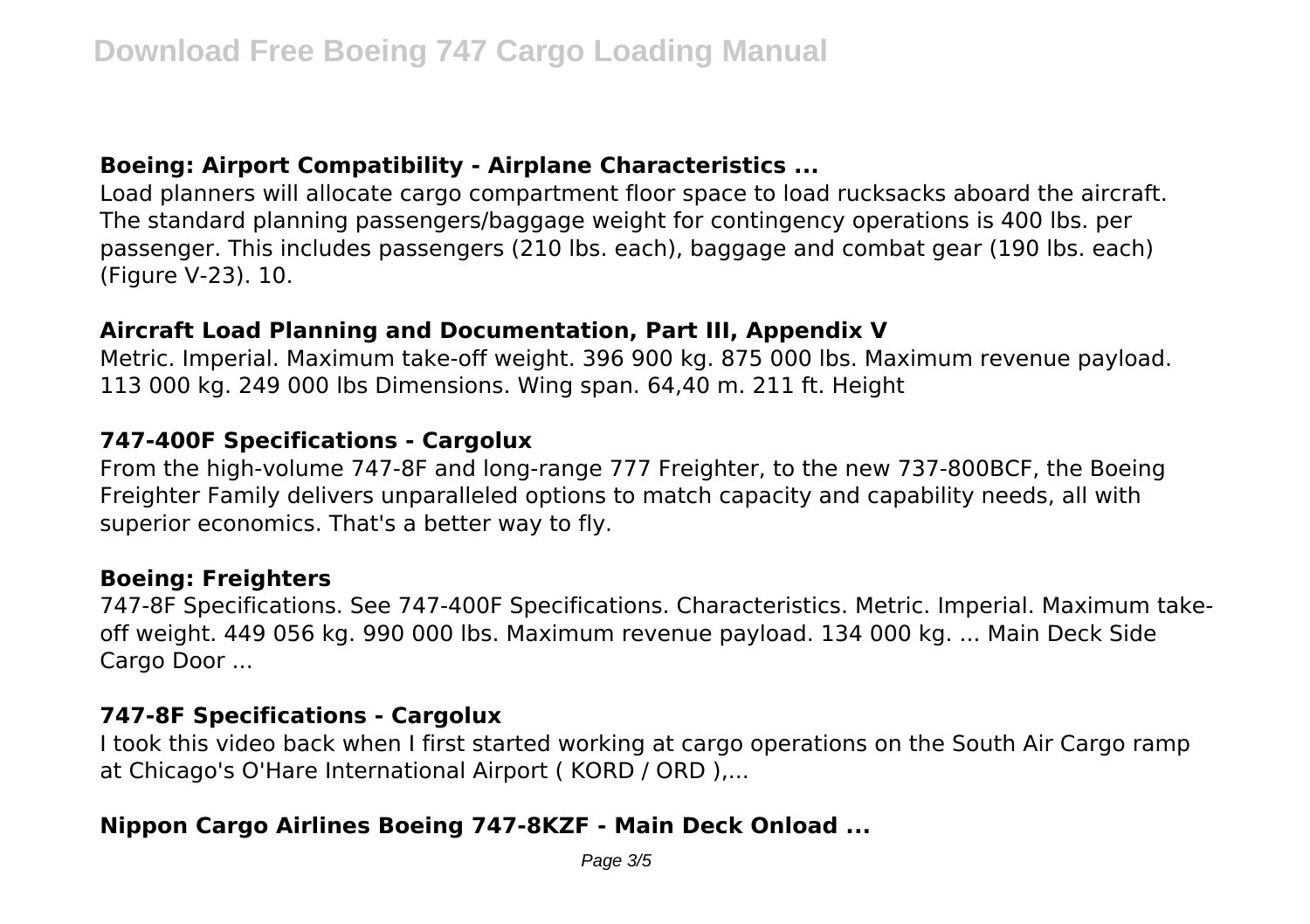The Boeing 747 is a large, long–range wide-body airliner and cargo aircraft manufactured by Boeing Commercial Airplanes in the United States. After introducing the 707 in October 1958, Pan Am wanted a iet 2½ times its size, to reduce its seat cost by 30% to democratize air travel. In 1965, Joe Sutter left the 737 development program to design the 747, the first twin aisle airliner.

## **Boeing 747 - Wikipedia**

On an Airbus A300 or Boeing 777, cargo cannot be too long; otherwise, it won't be able to 'bend' around the door frame (as the shipment enters from a door located on the side of the plane). The nose opening also allows wider pallets of cargo to be loaded. Specifically, the Boeing 747 can load freight as wide as 12.5 feet (3.8 meters) compared to an Airbus A300, which can only load pallets as wide as 11.75 feet (3.6 meters).

#### **How The Lifting Nose On A Boeing 747 Cargo Plane Works ...**

Nose loading of a cargo pallet aboard a Cathay Pacific Cargo Boeing 747-867F, registration B-LJM, at Houston Intercontinental Airport on 02 October 2016. Fil...

#### **Cathay Pacific Cargo 747-8 Nose Loading - YouTube**

I've seen luggage loaded on to airplanes many times... using manual labor and a conveyor belt. The way it's done on a 747 is much more high-tech. The movement of the cargo container is being...

### **Loading Cargo On To A Boeing 747**

The Boeing Model 747 cargo airplanes are equipped with a cargo loading system, which is part of the airplane's type design and consists of roller trays, guides, latches, and locks that restrain the cargo to the airplane for flight loads. A Unit Load Device (ULD) is a device for grouping and retaining cargo for transit.